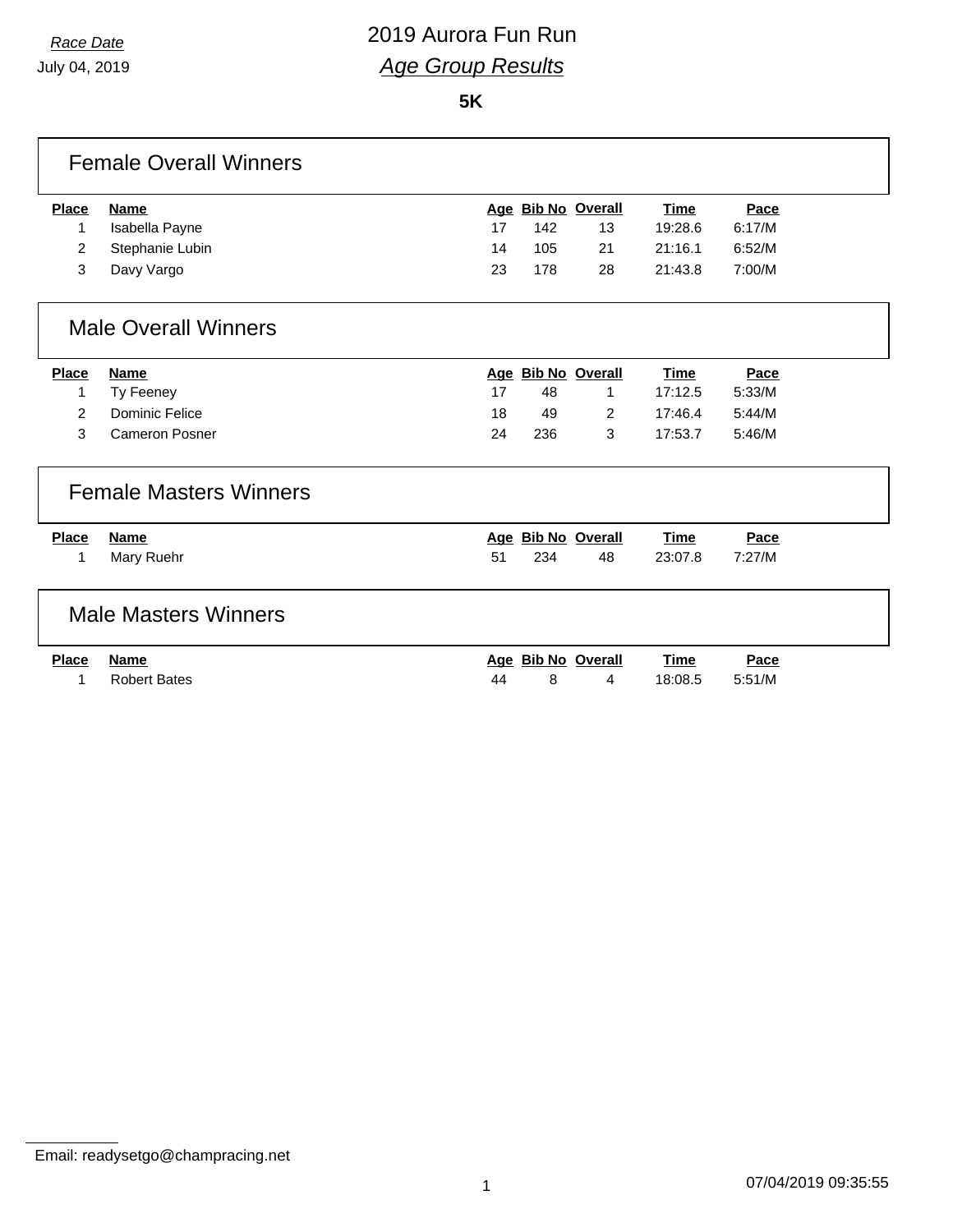**5K**

|                   | Female 10 and Under   |    |     |                    |             |         |  |
|-------------------|-----------------------|----|-----|--------------------|-------------|---------|--|
| <b>Place</b>      | <b>Name</b>           |    |     | Age Bib No Overall | <b>Time</b> | Pace    |  |
| $\mathbf{1}$      | <b>Caitlin Miller</b> | 10 | 121 | 95                 | 26:20.5     | 8:30/M  |  |
| $\overline{c}$    | <b>Audrey Miller</b>  | 9  | 122 | 99                 | 26:22.7     | 8:30/M  |  |
| $\mathbf{3}$      | Lila Bultrowicz       | 9  | 29  | 145                | 29:06.1     | 9:23/M  |  |
| $\overline{4}$    | Ellen Tachdjian       | 10 | 170 | 156                | 29:47.6     | 9:36/M  |  |
| 5                 | Abigail Welch         | 9  | 181 | 173                | 30:30.8     | 9:50/M  |  |
| 6                 | Isabella Nelson       | 9  | 130 | 261                | 44:48.2     | 14:27/M |  |
| Male 10 and Under |                       |    |     |                    |             |         |  |
| <b>Place</b>      | <b>Name</b>           |    |     | Age Bib No Overall | Time        | Pace    |  |
| $\mathbf{1}$      | <b>Ares Miller</b>    | 10 | 120 | 31                 | 22:07.3     | 7:08/M  |  |
| $\overline{c}$    | <b>Linus Phillips</b> | 9  | 200 | 74                 | 25:30.9     | 8:14/M  |  |
| 3                 | <b>Turner Geib</b>    | 7  | 60  | 193                | 32:27.8     | 10:28/M |  |
|                   | Female 11 to 14       |    |     |                    |             |         |  |
| <b>Place</b>      | <b>Name</b>           |    |     | Age Bib No Overall | <b>Time</b> | Pace    |  |
| $\mathbf{1}$      | Eva Logan             | 13 | 219 | 76                 | 25:31.9     | 8:14/M  |  |
| $\overline{2}$    | Jordyn Lytle          | 13 | 106 | 120                | 27:32.1     | 8:53/M  |  |
| 3                 | Sydney Sullivan       | 11 | 164 | 133                | 28:10.8     | 9:05/M  |  |
| $\overline{4}$    | Molly Kennedy         | 14 | 209 | 144                | 29:03.7     | 9:22/M  |  |
| 5                 | Mara LeSeure          | 14 | 96  | 149                | 29:29.6     | 9:31/M  |  |
| 6                 | Colleen McCrae        | 13 | 224 | 180                | 30:59.1     | 10:00/M |  |
| $\overline{7}$    | Ellie Hanff           | 11 | 67  | 227                | 34:37.4     | 11:10/M |  |
| 8                 | Chloe Lors            | 12 | 104 | 253                | 39:57.3     | 12:53/M |  |
| 9                 | Mary Lucy Curnier     | 13 | 255 | 263                | 45:11.4     | 14:35/M |  |
|                   | Male 11 to 14         |    |     |                    |             |         |  |
| <b>Place</b>      | <b>Name</b>           |    |     | Age Bib No Overall | <b>Time</b> | Pace    |  |
| $\mathbf 1$       | Tae Genovese          | 14 | 400 | 14                 | 19:58.5     | 6:26/M  |  |
| $\overline{c}$    | Ryan Kerchenski       | 14 | 89  | 15                 | 20:07.2     | 6:29/M  |  |
| $\sqrt{3}$        | Henry Hoover          | 14 | 256 | 19                 | 20:55.3     | 6:45/M  |  |
|                   |                       | 14 | 189 | 24                 | 21:32.3     | 6:57/M  |  |
| 4                 | Zach Zabell           |    |     |                    |             |         |  |
| 5                 | Jack Berendt          | 12 | 261 | 40                 | 22:38.8     | 7:18/M  |  |
| 6                 | Frank Berendt         | 12 | 259 | 41                 | 22:40.6     | 7:19/M  |  |
| $\overline{7}$    | Tyler Tartabini       | 14 | 172 | 43                 | 22:50.2     | 7:22/M  |  |
| 8                 | Henry Hesse           | 13 | 229 | 78                 | 25:36.4     | 8:15/M  |  |

Email: readysetgo@champracing.net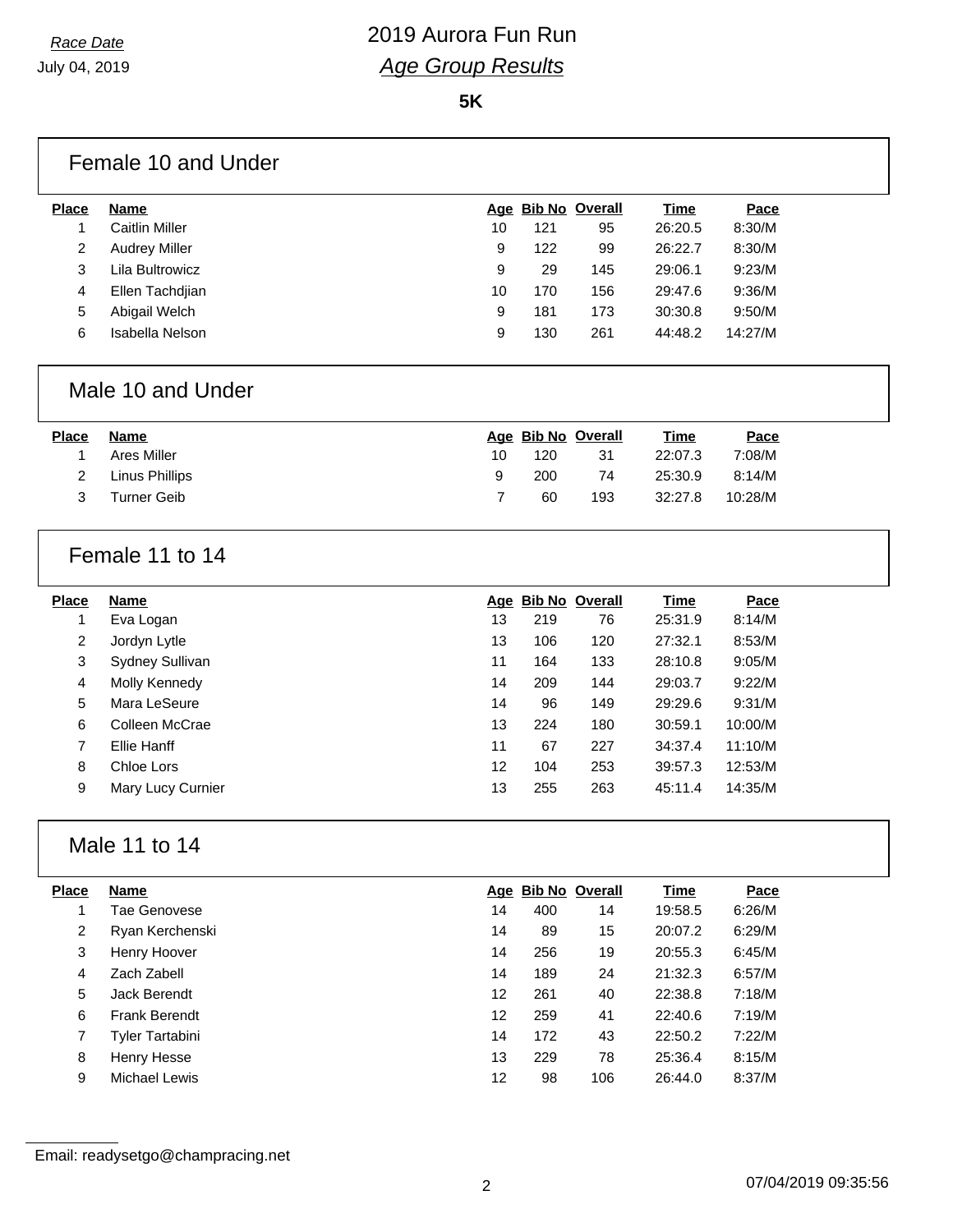**5K**

## Male 11 to 14

| <b>Place</b> | <b>Name</b>         | Aqe |     | <b>Bib No Overall</b> | Time    | Pace    |  |
|--------------|---------------------|-----|-----|-----------------------|---------|---------|--|
| 10           | Reece Emrick        | 14  | 47  | 127                   | 28:00.3 | 9:02/M  |  |
| 11           | Carter Bates        | 13  | 9   | 128                   | 28:00.9 | 9:02/M  |  |
| 12           | <b>Ben Hunter</b>   | 13  | 81  | 135                   | 28:30.7 | 9:12/M  |  |
| 13           | Peter Stoycos       | 14  | 163 | 147                   | 29:07.8 | 9:24/M  |  |
| 14           | <b>Grant Demyan</b> | 14  | 41  | 210                   | 33:19.8 | 10:45/M |  |
| 15           | Connor Flynn        | 12  | 52  | 235                   | 36:26.1 | 11:45/M |  |
| 16           | Kristian LeSeure    | 11  | 95  | 262                   | 44:55.6 | 14:29/M |  |
|              |                     |     |     |                       |         |         |  |

## Female 15 to 19

| Place            | <b>Name</b>             |    | Age Bib No Overall |     | <b>Time</b> | Pace    |
|------------------|-------------------------|----|--------------------|-----|-------------|---------|
| 1                | Skylar Joslyn           | 17 | 84                 | 36  | 22:29.4     | 7:15/M  |
| $\boldsymbol{2}$ | Kendra Lippincott       | 19 | 244                | 45  | 22:54.9     | 7:23/M  |
| 3                | Hannah Schill           | 17 | 278                | 46  | 23:04.3     | 7:26/M  |
| 4                | Avery Hendl             | 15 | 74                 | 54  | 23:49.3     | 7:41/M  |
| 5                | Karsen Zabell           | 17 | 188                | 55  | 23:50.5     | 7:41/M  |
| $\,6\,$          | Ila Kerchenski          | 16 | 88                 | 56  | 23:53.0     | 7:42/M  |
| $\overline{7}$   | <b>Chloe Boutton</b>    | 19 | 21                 | 59  | 23:59.8     | 7:44/M  |
| $\bf8$           | Victoria Blechschmid    | 16 | 18                 | 61  | 24:04.2     | 7:46/M  |
| $\boldsymbol{9}$ | <b>Riley Mitchell</b>   | 17 | 127                | 69  | 24:57.4     | 8:03/M  |
| 10               | Renee Schlueter         | 18 | 271                | 96  | 26:20.7     | 8:30/M  |
| 11               | Faith Carlson           | 15 | 249                | 109 | 26:58.1     | 8:42/M  |
| 12               | Carolina Cardaman       | 15 | 263                | 110 | 27:02.0     | 8:43/M  |
| 13               | <b>Elizabeth Miller</b> | 17 | 125                | 112 | 27:07.1     | 8:45/M  |
| 14               | Kenzie Gavin            | 15 | 265                | 114 | 27:10.8     | 8:46/M  |
| 15               | Amanda Westbrooks       | 19 | 194                | 124 | 27:49.1     | 8:58/M  |
| 16               | Alana Reske             | 18 | 267                | 141 | 28:51.8     | 9:18/M  |
| 17               | Bethany McDougald       | 18 | 114                | 142 | 28:52.3     | 9:19/M  |
| 18               | Mia Bryant              | 15 | 28                 | 153 | 29:38.4     | 9:34/M  |
| 19               | <b>Lilly Bates</b>      | 15 | 11                 | 162 | 29:53.9     | 9:38/M  |
| 20               | Melanie Keller          | 15 | 264                | 167 | 30:16.7     | 9:46/M  |
| 21               | Rachael Dudziak         | 17 | 212                | 170 | 30:24.7     | 9:48/M  |
| 22               | Grace Williamson        | 15 | 233                | 182 | 31:10.2     | 10:03/M |
| 23               | Olivia Wamser           | 15 | 235                | 186 | 31:21.5     | 10:07/M |
| 24               | Ava Crasi               | 15 | 37                 | 188 | 31:36.9     | 10:12/M |
| 25               | <b>Emalie Novotny</b>   | 17 | 131                | 204 | 33:04.7     | 10:40/M |
| 26               | Madison Demyan          | 17 | 40                 | 211 | 33:20.3     | 10:45/M |
| 27               | Mekenna Kish            | 17 | 208                | 216 | 33:51.4     | 10:55/M |
| 28               | Maggie Pike             | 17 | 266                | 225 | 34:34.9     | 11:09/M |
| 29               | Emma Baker              | 15 | 5                  | 231 | 35:08.8     | 11:20/M |
| 30               | Abbi Novotny            | 15 | 132                | 233 | 35:28.0     | 11:26/M |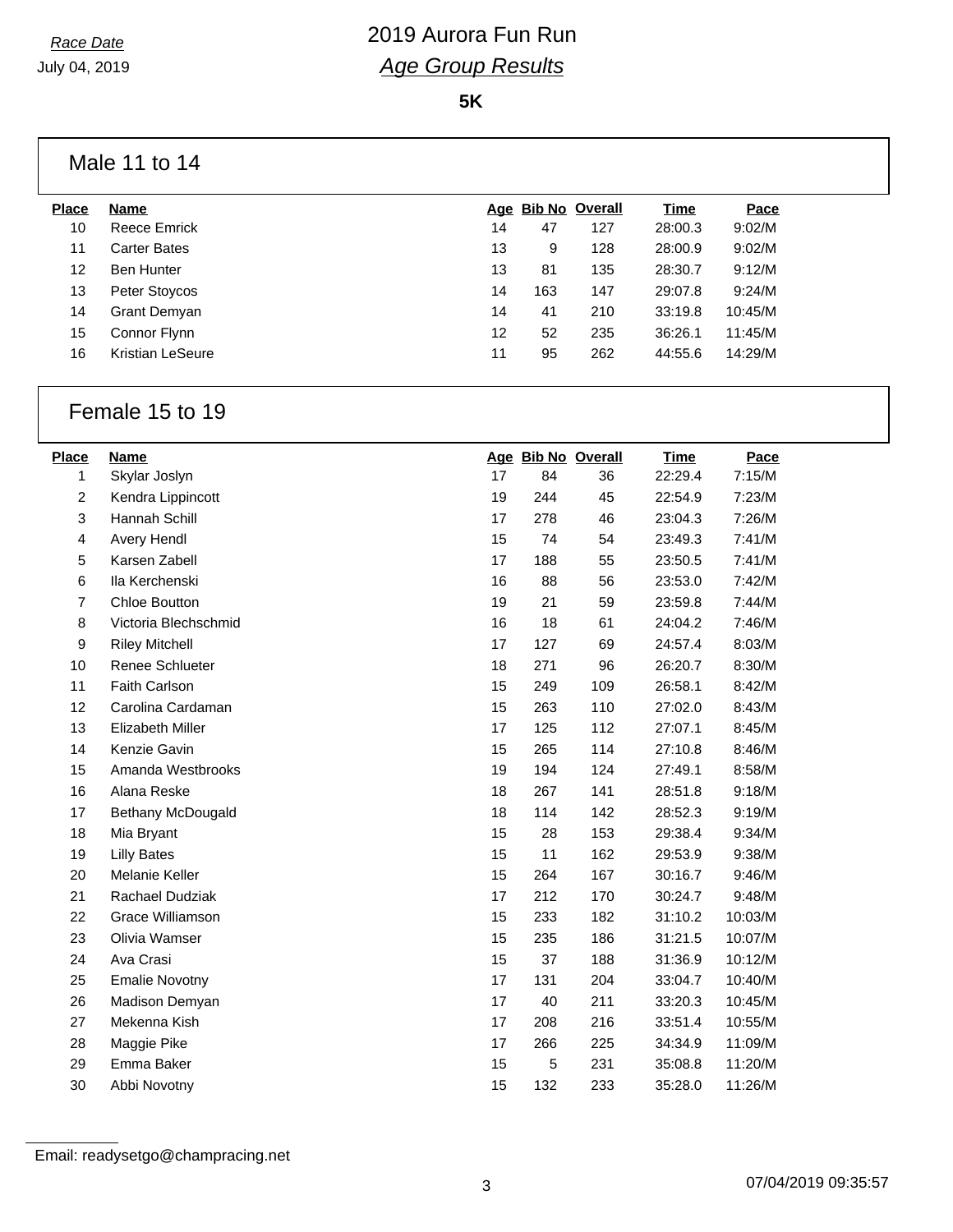July 04, 2019

Г

# *Race Date* 2019 Aurora Fun Run *Age Group Results*

**5K**

|                | Female 15 to 19           |    |     |                    |             |         |  |
|----------------|---------------------------|----|-----|--------------------|-------------|---------|--|
| <b>Place</b>   | <b>Name</b>               |    |     | Age Bib No Overall | <b>Time</b> | Pace    |  |
| 31             | Leah Messener             | 16 | 273 | 242                | 37:42.0     | 12:10/M |  |
|                | Male 15 to 19             |    |     |                    |             |         |  |
| <b>Place</b>   | <b>Name</b>               |    |     | Age Bib No Overall | <b>Time</b> | Pace    |  |
| 1              | Mitch Wilburn             | 19 | 185 | 5                  | 18:42.4     | 6:02/M  |  |
| $\overline{c}$ | <b>Justin Hartland</b>    | 16 | 69  | 6                  | 18:50.1     | 6:05/M  |  |
| 3              | <b>Riley Deevers</b>      | 17 | 38  | 9                  | 19:04.1     | 6:09/M  |  |
| 4              | Sam Siedel                | 16 | 231 | 16                 | 20:21.1     | 6:34/M  |  |
| 5              | Joshua Ondash             | 17 | 136 | 20                 | 21:00.4     | 6:46/M  |  |
| 6              | Hugo Krondorfer           | 17 | 213 | 26                 | 21:41.5     | 7:00/M  |  |
| 7              | Luke Calder               | 17 | 31  | 27                 | 21:43.5     | 7:00/M  |  |
| 8              | Sam Sutter                | 15 | 167 | 29                 | 21:53.7     | 7:04/M  |  |
| 9              | <b>Ryan Peters</b>        | 15 | 198 | 32                 | 22:16.5     | 7:11/M  |  |
| 10             | <b>Ethan Schuster</b>     | 15 | 192 | 35                 | 22:28.9     | 7:15/M  |  |
| 11             | Michael Stoycos           | 17 | 162 | 37                 | 22:33.6     | 7:16/M  |  |
| 12             | Sam Schreck               | 16 | 152 | 44                 | 22:51.0     | 7:22/M  |  |
| 13             | <b>Christopher Cecere</b> | 16 | 32  | 50                 | 23:23.3     | 7:33/M  |  |
| 14             | <b>Nathaniel Hall</b>     | 17 | 223 | 58                 | 23:58.9     | 7:44/M  |  |
| 15             | David Carlson             | 15 | 250 | 67                 | 24:37.2     | 7:56/M  |  |
| 16             | <b>CJ Schreck</b>         | 15 | 153 | 81                 | 25:39.9     | 8:16/M  |  |
| 17             | Colin McNamara            | 18 | 116 | 107                | 26:49.8     | 8:39/M  |  |
| 18             | Jack Brower               | 16 | 26  | 136                | 28:32.7     | 9:12/M  |  |
| 19             | Noah Tachdjian            | 16 | 169 | 179                | 30:57.7     | 9:59/M  |  |
|                |                           |    |     |                    |             |         |  |

## Female 20 to 24

| Place | Name                  |    |     | Age Bib No Overall | Time    | Pace    |
|-------|-----------------------|----|-----|--------------------|---------|---------|
| 1     | Marissa Henderson     | 20 | 73  | 60                 | 24:02.5 | 7:45/M  |
| 2     | Jessie Wilburn        | 20 | 186 | 66                 | 24:35.3 | 7:56/M  |
| 3     | <b>Rachel Mettee</b>  | 23 | 118 | 70                 | 25:00.0 | 8:04/M  |
| 4     | <b>Brooke Eckerle</b> | 20 | 43  | 79                 | 25:37.8 | 8:16/M  |
| 5     | Allison Benci         | 22 | 13  | 143                | 28:59.9 | 9:21/M  |
| 6     | Rylee Armold          | 23 |     | 158                | 29:49.0 | 9:37/M  |
| 7     | Michelle Cheselka     | 23 | 34  | 199                | 32:39.6 | 10:32/M |
| 8     | Michaela Haley        | 20 | 66  | 215                | 33:42.7 | 10:52/M |
| 9     | Brianna Vinas         | 23 | 180 | 217                | 34:09.7 | 11:01/M |
| 10    | Emma Frankman         | 20 | 206 | 224                | 34:34.7 | 11:09/M |
|       |                       |    |     |                    |         |         |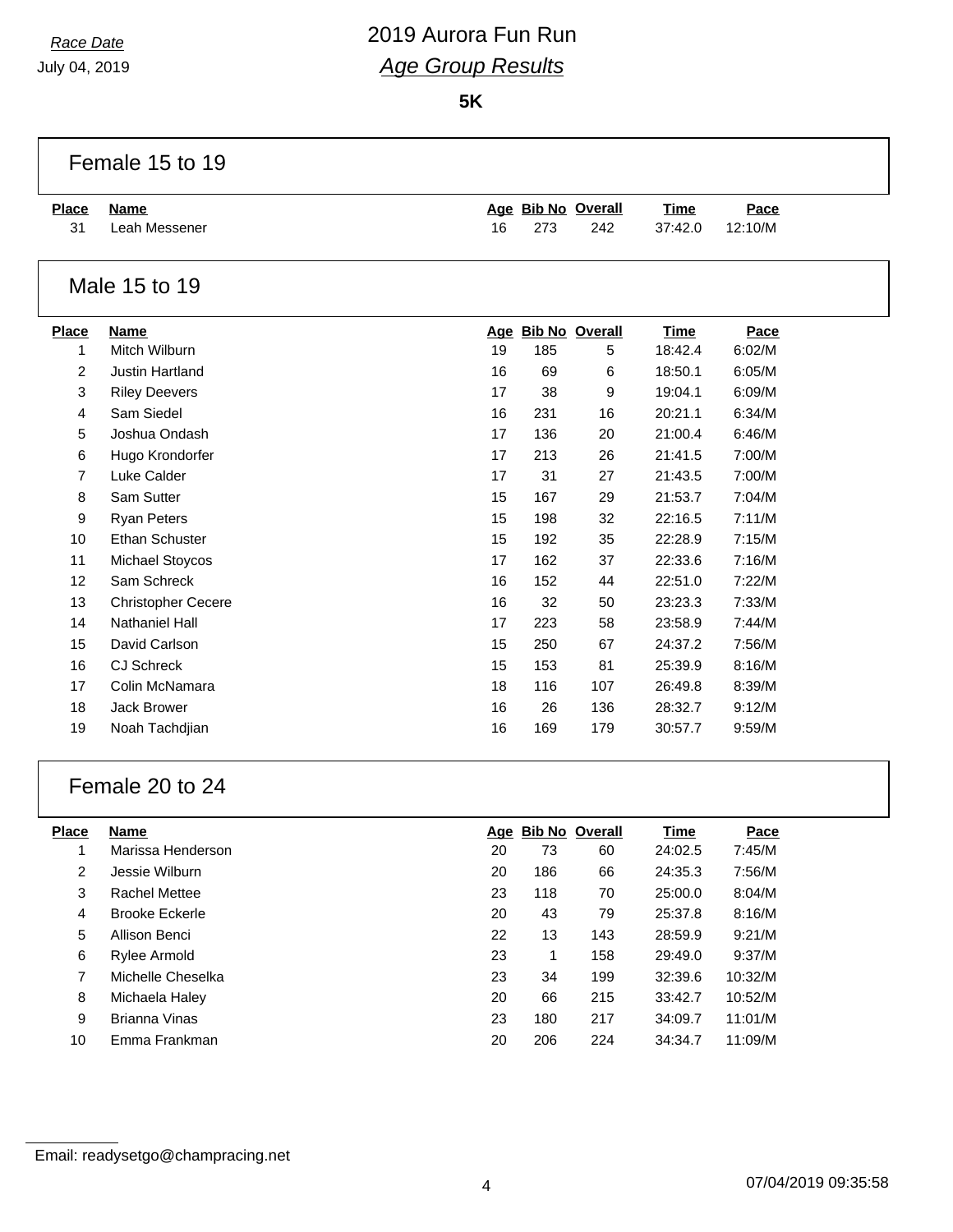**5K**

### Male 20 to 24

| <b>Place</b> | Name              |    | Age Bib No Overall |     | <u>Time</u> | Pace    |  |
|--------------|-------------------|----|--------------------|-----|-------------|---------|--|
|              | Justin Pavlick    | 23 | 140                |     | 19:17.2     | 6:13/M  |  |
|              | Devin Haeberle    | 21 | 65                 | 129 | 28:03.4     | 9:03/M  |  |
| 3            | Tyler Blechschmid | 22 | 16                 | 270 | 47:15.2     | 15:15/M |  |
|              |                   |    |                    |     |             |         |  |

#### Female 25 to 29

| <b>Place</b> | <b>Name</b>      |    |     | Age Bib No Overall | Time    | Pace    |
|--------------|------------------|----|-----|--------------------|---------|---------|
|              | Alissa Bodner    | 26 | 19  | 159                | 29:50.0 | 9:37/M  |
|              | Taylor Rawdon    | 25 | 145 | 221                | 34:17.1 | 11:04/M |
| 3            | Victoria Dibacco | 26 | 243 | 250                | 39:24.0 | 12:43/M |
| 4            | Laura Medhurst   | 29 | 221 | 255                | 40:02.6 | 12:55/M |
| 5            | ∟eah Bonath      | 27 | 20  | 256                | 40:23.6 | 13:02/M |

### Male 25 to 29

| <b>Place</b> | Name             |    | Age Bib No Overall |     | <u>Time</u> | <u>Pace</u> |
|--------------|------------------|----|--------------------|-----|-------------|-------------|
|              | Jamee Gerrick    |    | 62                 | 121 | 27:38.7     | 8:55/M      |
|              | Job Christiansen | 28 | 63                 | 257 | 40:23.7     | 13:02/M     |

## Female 30 to 34

| <b>Place</b> | <b>Name</b>          |    | Age Bib No Overall |     | Time    | Pace    |
|--------------|----------------------|----|--------------------|-----|---------|---------|
|              | Sarah Severa         | 32 | 154                | 71  | 25:17.0 | 8:09/M  |
| 2            | Amy Syhlman          | 33 | 251                | 80  | 25:38.9 | 8:16/M  |
| 3            | <b>Rachel Miller</b> | 33 | 126                | 108 | 26:50.3 | 8:39/M  |
| 4            | Tracie Frajter       | 34 | 195                | 113 | 27:08.9 | 8:45/M  |
| 5            | Kristin Merrill      | 30 | 117                | 140 | 28:51.4 | 9:18/M  |
| 6            | Lianna Holub         | 32 | 76                 | 192 | 31:43.0 | 10:14/M |
|              | Toni Tritto          | 31 | 241                | 251 | 39:24.1 | 12:43/M |
|              |                      |    |                    |     |         |         |

### Male 30 to 34

| <b>Place</b> | Name             |    |     | Age Bib No Overall | Time    | Pace    |
|--------------|------------------|----|-----|--------------------|---------|---------|
|              | Jeremy Gattozzi  | 31 | 58  | 92                 | 26:13.6 | 8:27/M  |
| 2            | Michael McGilbra | 30 | 115 | 130                | 28:06.6 | 9:04/M  |
| 3            | Tony Tritto      | 33 | 242 | 172                | 30:29.4 | 9:50/M  |
| 4            | Andrew Heil      | 32 | 70  | 243                | 37:50.3 | 12:12/M |
| 5            | Nathan Rawdon    | 33 | 144 | 249                | 39:11.9 | 12:38/M |

Email: readysetgo@champracing.net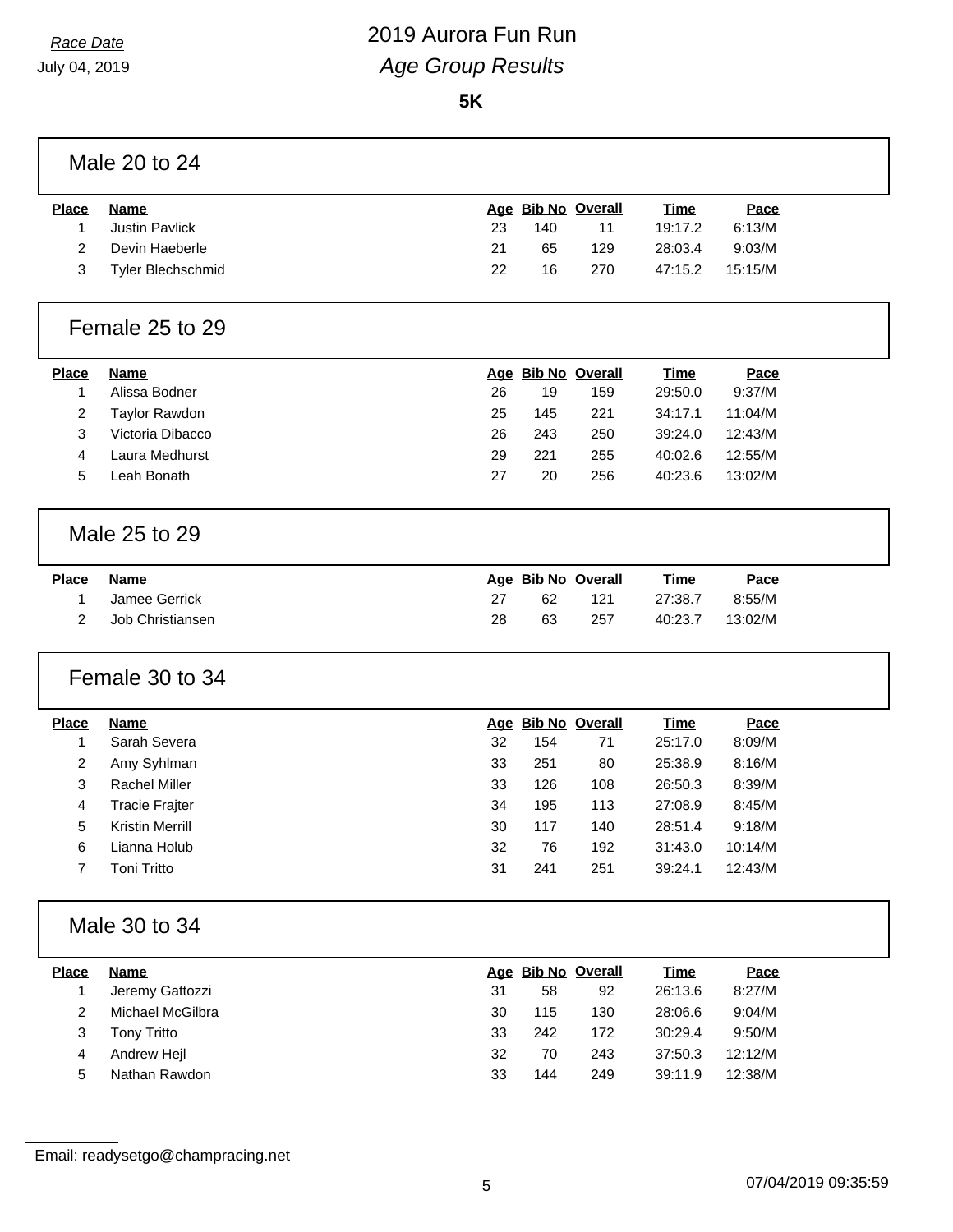**5K**

#### Female 35 to 39

| <u>Place</u>   | <b>Name</b>              | Age |     | <b>Bib No Overall</b> | <u>Time</u> | Pace    |
|----------------|--------------------------|-----|-----|-----------------------|-------------|---------|
| 1              | Harmony Spry             | 35  | 158 | 30                    | 22:06.0     | 7:08/M  |
| $\overline{2}$ | <b>Whitney Corey</b>     | 37  | 247 | 34                    | 22:26.5     | 7:14/M  |
| 3              | Liz Brower               | 35  | 25  | 73                    | 25:26.1     | 8:12/M  |
| 4              | Katie Phillips           | 38  | 199 | 75                    | 25:31.2     | 8:14/M  |
| 5              | Audrey Kovesci           | 36  | 232 | 82                    | 25:45.7     | 8:18/M  |
| 6              | Danielle Sprague         | 38  | 157 | 83                    | 25:54.9     | 8:21/M  |
| 7              | Janet Miller             | 38  | 124 | 100                   | 26:23.2     | 8:31/M  |
| 8              | Jamie Hentz              | 35  | 75  | 134                   | 28:19.9     | 9:08/M  |
| 9              | Anna Kandra              | 37  | 86  | 151                   | 29:35.4     | 9:33/M  |
| 10             | Denise Kotowski          | 37  | 227 | 155                   | 29:43.9     | 9:35/M  |
| 11             | Amie Koger               | 38  | 252 | 160                   | 29:51.4     | 9:38/M  |
| 12             | Heather Banchek          | 37  | 7   | 190                   | 31:38.6     | 10:12/M |
| 13             | Melissa Knutt            | 36  | 269 | 201                   | 32:49.8     | 10:35/M |
| 14             | Nicole Coy               | 39  | 36  | 205                   | 33:07.0     | 10:41/M |
| 15             | Kristina Mattmuller      | 38  | 112 | 207                   | 33:14.8     | 10:43/M |
| 16             | Melissa Keruski          | 39  | 90  | 213                   | 33:28.0     | 10:48/M |
| 17             | <b>Brittney Braydich</b> | 39  | 23  | 228                   | 34:47.4     | 11:13/M |
| 18             | Jamie Fellenstein        | 36  | 50  | 237                   | 36:35.6     | 11:48/M |
| 19             | Jenny Liu                | 38  | 272 | 238                   | 36:45.9     | 11:51/M |
| 20             | <b>Brooke Howell</b>     | 39  | 205 | 245                   | 38:48.2     | 12:31/M |
| 21             | Jessica Toot             | 35  | 173 | 248                   | 39:07.9     | 12:37/M |
|                |                          |     |     |                       |             |         |

#### Male 35 to 39

| <b>Place</b> | Name                 | Age | <b>Bib No Overall</b> |     | Time    | Pace    |
|--------------|----------------------|-----|-----------------------|-----|---------|---------|
| 1            | John Zaranec         | 38  | 245                   | 8   | 18:59.7 | 6:07/M  |
| 2            | Scott Kuboff         | 37  | 220                   | 25  | 21:34.3 | 6:57/M  |
| 3            | Ryan Miller          | 38  | 123                   | 97  | 26:20.8 | 8:30/M  |
| 4            | Derek Kohanski       | 38  | 93                    | 146 | 29:06.3 | 9:23/M  |
| 5            | Yong-Ha Kim          | 37  | 91                    | 163 | 29:54.4 | 9:39/M  |
| 6            | <b>Garrett Patty</b> | 39  | 277                   | 184 | 31:17.9 | 10:05/M |
| 7            | Jeffery Regets       | 35  | 196                   | 197 | 32:33.8 | 10:30/M |
| 8            | Frank Dobnikar       | 37  | 42                    | 198 | 32:37.9 | 10:31/M |
| 9            | Jeff Link            | 38  | 100                   | 244 | 38:40.5 | 12:28/M |
| 10           | Jason Toot           | 37  | 174                   | 247 | 39:07.6 | 12:37/M |

### Female 40 to 44

| <b>Place</b> | Name        |    | Age Bib No Overall |    | <b>Time</b> | <u>Pace</u> |
|--------------|-------------|----|--------------------|----|-------------|-------------|
|              | Mary Schill | 41 | 279                | 63 | 24:13.1     | 7:49/M      |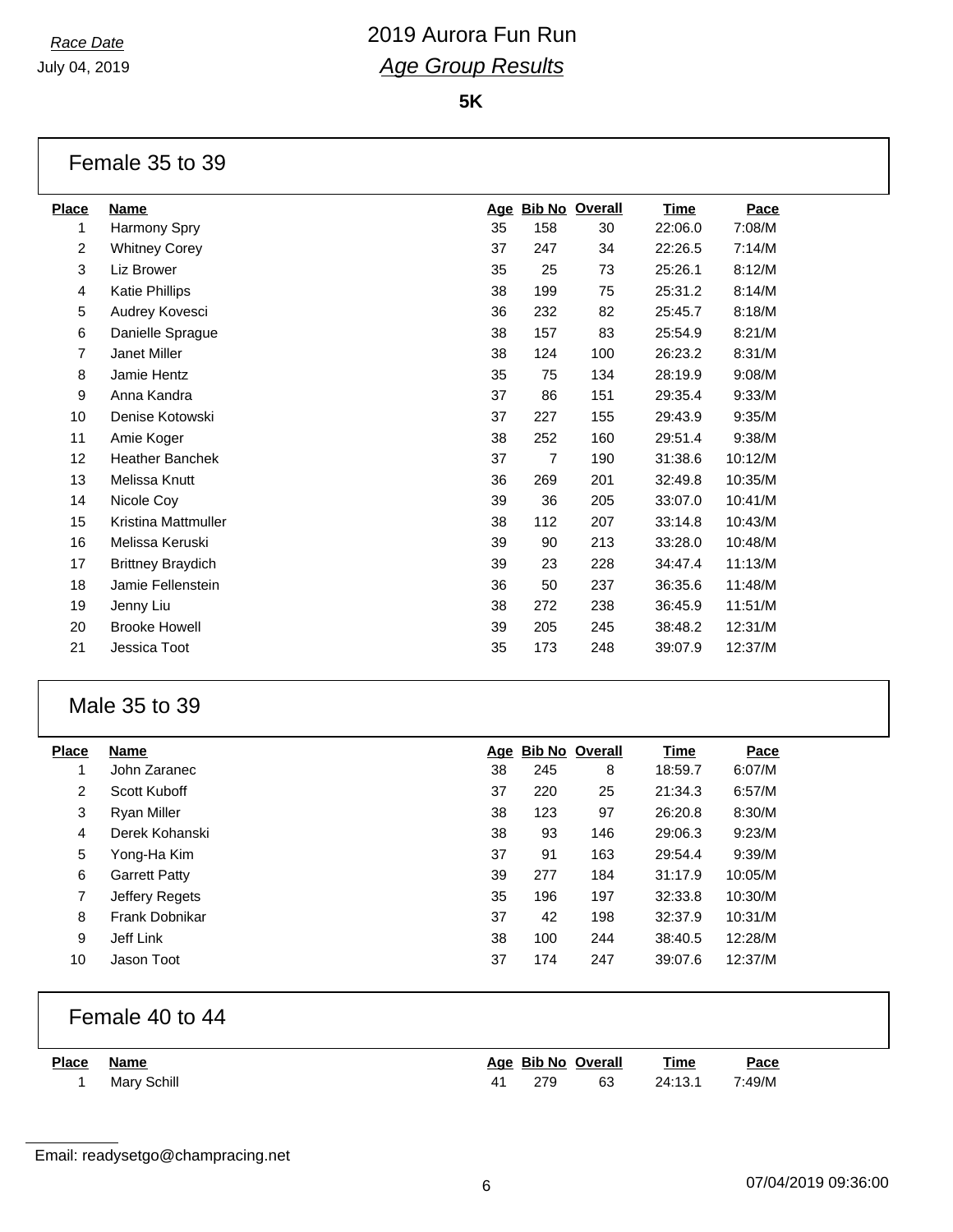**5K**

## Female 40 to 44

| <b>Place</b> | <b>Name</b>          | <u>Age</u> |     | <b>Bib No Overall</b> | <b>Time</b> | Pace    |
|--------------|----------------------|------------|-----|-----------------------|-------------|---------|
| 2            | Angela Rodenhouser   | 40         | 270 | 103                   | 26:36.9     | 8:35/M  |
| 3            | Sizie Vargo          | 40         | 268 | 115                   | 27:12.6     | 8:46/M  |
| 4            | Jennifer Shanholtzer | 42         | 201 | 148                   | 29:26.5     | 9:30/M  |
| 5            | Holly Tachdiian      | 40         | 171 | 169                   | 30:23.0     | 9:48/M  |
| 6            | Julie Welch          | 41         | 183 | 174                   | 30:35.4     | 9:52/M  |
| 7            | Natalie Baker        | 40         | 6   | 178                   | 30:57.6     | 9:59/M  |
| 8            | Fabiana Castro       | 44         | 216 | 189                   | 31:37.3     | 10:12/M |
| 9            | Sarah Huziak         | 44         | 82  | 194                   | 32:28.0     | 10:28/M |
| 10           | Jocelyn Geib         | 41         | 61  | 196                   | 32:29.6     | 10:29/M |
| 11           | Lynn Hunter          | 42         | 80  | 212                   | 33:22.8     | 10:46/M |
| 12           | Jennifer Hanff       | 42         | 68  | 226                   | 34:36.7     | 11:10/M |
| 13           | <b>Molly Gaydos</b>  | 40         | 59  | 241                   | 37:18.4     | 12:02/M |
| 14           | Cara Lors            | 40         | 103 | 254                   | 39:57.4     | 12:53/M |
| 15           | Caroline Curnier     | 44         | 253 | 265                   | 45:45.5     | 14:45/M |
|              |                      |            |     |                       |             |         |

#### Male 40 to 44

| <b>Place</b>   | <b>Name</b>         | <u>Age</u> | <b>Bib No Overall</b> |     | <u>Time</u> | Pace    |
|----------------|---------------------|------------|-----------------------|-----|-------------|---------|
| 1              | Michael Zbiegien    | 41         | 190                   | 7   | 18:51.7     | 6:05/M  |
| $\overline{2}$ | Scott Flynn         | 42         | 53                    | 17  | 20:34.0     | 6:38/M  |
| 3              | Josh Trook          | 40         | 177                   | 38  | 22:34.3     | 7:17/M  |
| 4              | Adam Miller         | 41         | 119                   | 39  | 22:38.1     | 7:18/M  |
| 5              | Josh Plough         | 42         | 274                   | 49  | 23:14.4     | 7:30/M  |
| 6              | <b>Brad Sladky</b>  | 42         | 155                   | 51  | 23:34.0     | 7:36/M  |
| 7              | Jon Mattmuller      | 40         | 111                   | 52  | 23:40.9     | 7:38/M  |
| 8              | Mike Berendt        | 40         | 260                   | 104 | 26:40.0     | 8:36/M  |
| 9              | Ben Plough          | 44         | 262                   | 105 | 26:42.2     | 8:37/M  |
| 10             | Douglas Hunter      | 44         | 79                    | 119 | 27:21.2     | 8:49/M  |
| 11             | Dan Marsh           | 42         | 110                   | 125 | 27:51.8     | 8:59/M  |
| 12             | <b>Brian Brown</b>  | 41         | 27                    | 138 | 28:38.5     | 9:14/M  |
| 13             | Steve Kandra        | 44         | 87                    | 152 | 29:35.8     | 9:33/M  |
| 14             | Robert Lytle        | 43         | 107                   | 154 | 29:41.4     | 9:35/M  |
| 15             | <b>Chris Skeels</b> | 40         | 238                   | 177 | 30:44.6     | 9:55/M  |
| 16             | <b>Bob Welch</b>    | 43         | 182                   | 183 | 31:10.6     | 10:03/M |
| 17             | Shawn Surdy         | 43         | 165                   | 185 | 31:18.8     | 10:06/M |
| 18             | Frank Bigowsky      | 42         | 248                   | 222 | 34:20.4     | 11:05/M |

## Female 45 to 49

**Place Name Age Bib No Overall Time Pace**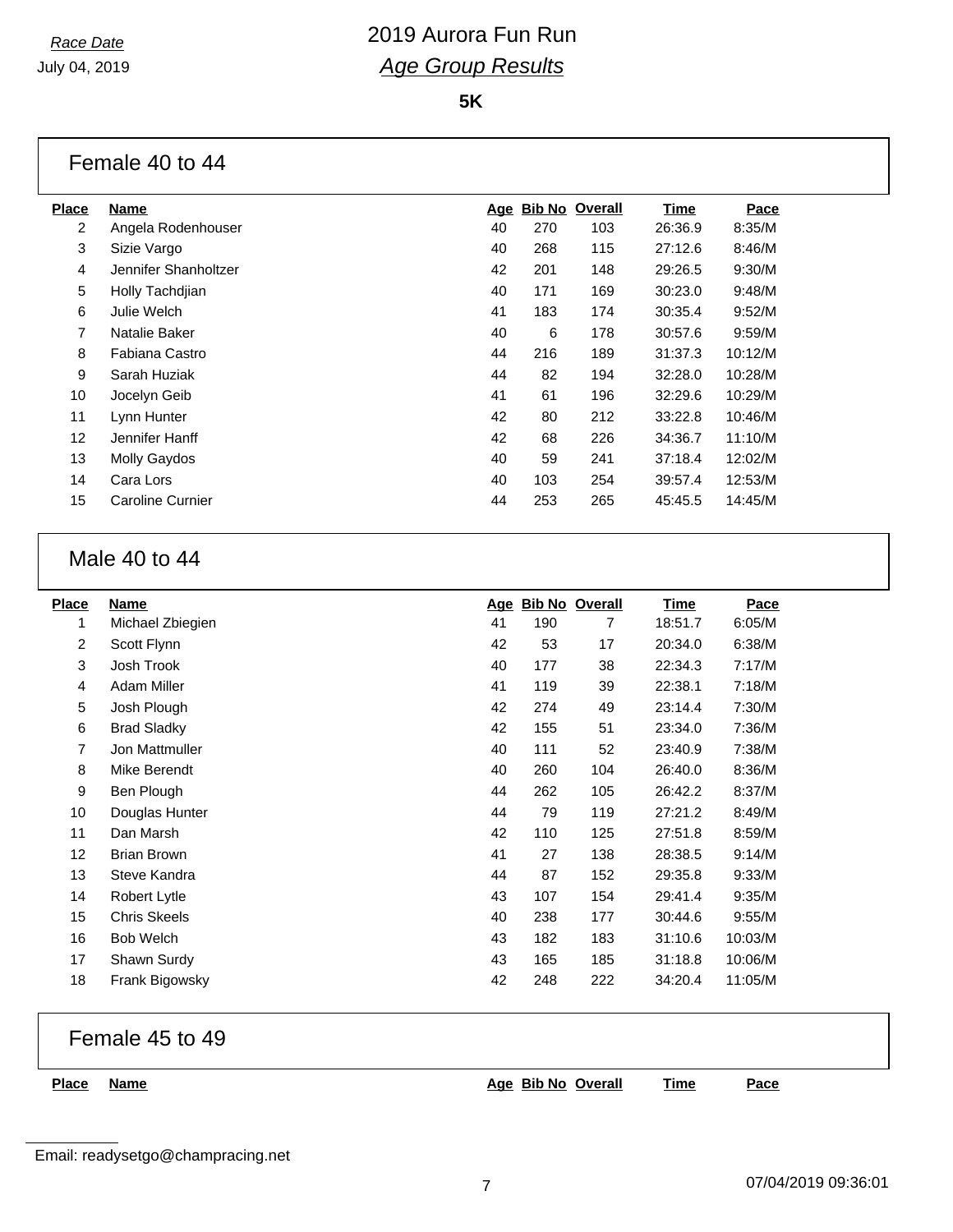**5K**

#### Female 45 to 49

| Place | Name                  |    | Age Bib No Overall |     | Time    | Pace    |  |
|-------|-----------------------|----|--------------------|-----|---------|---------|--|
|       | Angela Novotny        | 45 | 133                | 84  | 25:55.3 | 8:22/M  |  |
| 2     | Stephanie Fellenstein | 47 | 225                | 93  | 26:15.8 | 8:28/M  |  |
| 3     | Karen Benci           | 48 | 14                 | 123 | 27:44.1 | 8:57/M  |  |
| 4     | Margaret Emrick       | 45 | 46                 | 137 | 28:35.7 | 9:13/M  |  |
| 5     | Cristiane Pastore     | 46 | 138                | 157 | 29:48.7 | 9:37/M  |  |
| 6     | Erin Benavides        | 45 | 257                | 168 | 30:17.2 | 9:46/M  |  |
| 7     | Andrea Vasques        | 47 | 215                | 239 | 37:05.2 | 11:58/M |  |
| 8     | Carin LeSeure         | 45 | 94                 | 264 | 45:24.8 | 14:39/M |  |
|       |                       |    |                    |     |         |         |  |

## Male 45 to 49

| Place | <b>Name</b>              |    | Age Bib No Overall |     | Time    | Pace    |
|-------|--------------------------|----|--------------------|-----|---------|---------|
|       | <b>Brian Novotny</b>     | 45 | 134                | 22  | 21:19.8 | 6:53/M  |
|       | Chris Eckerle            | 49 | 44                 | 42  | 22:41.5 | 7:19/M  |
| 3     | Josh Sutter              | 46 | 166                | 85  | 25:56.2 | 8:22/M  |
| 4     | Tim Logan                | 47 | 218                | 87  | 26:04.1 | 8:25/M  |
| 5     | Eric Snyder              | 47 | 191                | 91  | 26:12.8 | 8:27/M  |
| 6     | Ricardo Lopes Montenegro | 46 | 102                | 214 | 33:32.7 | 10:49/M |
|       |                          |    |                    |     |         |         |

#### Female 50 to 54

| Place | <b>Name</b>        |    | Age Bib No Overall |     | Time    | Pace    |  |
|-------|--------------------|----|--------------------|-----|---------|---------|--|
| 1     | Arlene Lightner    | 54 | 99                 | 89  | 26:10.2 | 8:26/M  |  |
| 2     | Greta Stoops       | 52 | 161                | 111 | 27:02.7 | 8:43/M  |  |
| 3     | Mary Wilburn       | 51 | 184                | 116 | 27:18.6 | 8:48/M  |  |
| 4     | Staci Reardon      | 50 | 147                | 202 | 32:51.3 | 10:36/M |  |
| 5     | Patti Helmuth      | 54 | 72                 | 203 | 32:58.1 | 10:38/M |  |
| 6     | Gretchen Eckerle   | 53 | 45                 | 208 | 33:18.3 | 10:45/M |  |
| 7     | Maryjo Paul        | 51 | 240                | 223 | 34:32.8 | 11:08/M |  |
| 8     | Sharon Badertscher | 53 | 211                | 232 | 35:19.1 | 11:24/M |  |
| 9     | Julie Green        | 50 | 64                 | 252 | 39:52.2 | 12:52/M |  |
|       |                    |    |                    |     |         |         |  |

## Male 50 to 54

| <b>Place</b> | Name               |    |     | Age Bib No Overall | Time    | Pace   |
|--------------|--------------------|----|-----|--------------------|---------|--------|
|              | Stephen Godale     | 50 | 35  | 10                 | 19:11.5 | 6:11/M |
|              | Kurtis Zabell      | 50 | 187 | 12                 | 19:25.4 | 6:16/M |
|              | Daniel Blechschmid | 51 | 17  | 18                 | 20:38.2 | 6:39/M |
| 4            | Frank Reagan       | 53 | 146 | 23                 | 21:28.3 | 6:55/M |

Email: readysetgo@champracing.net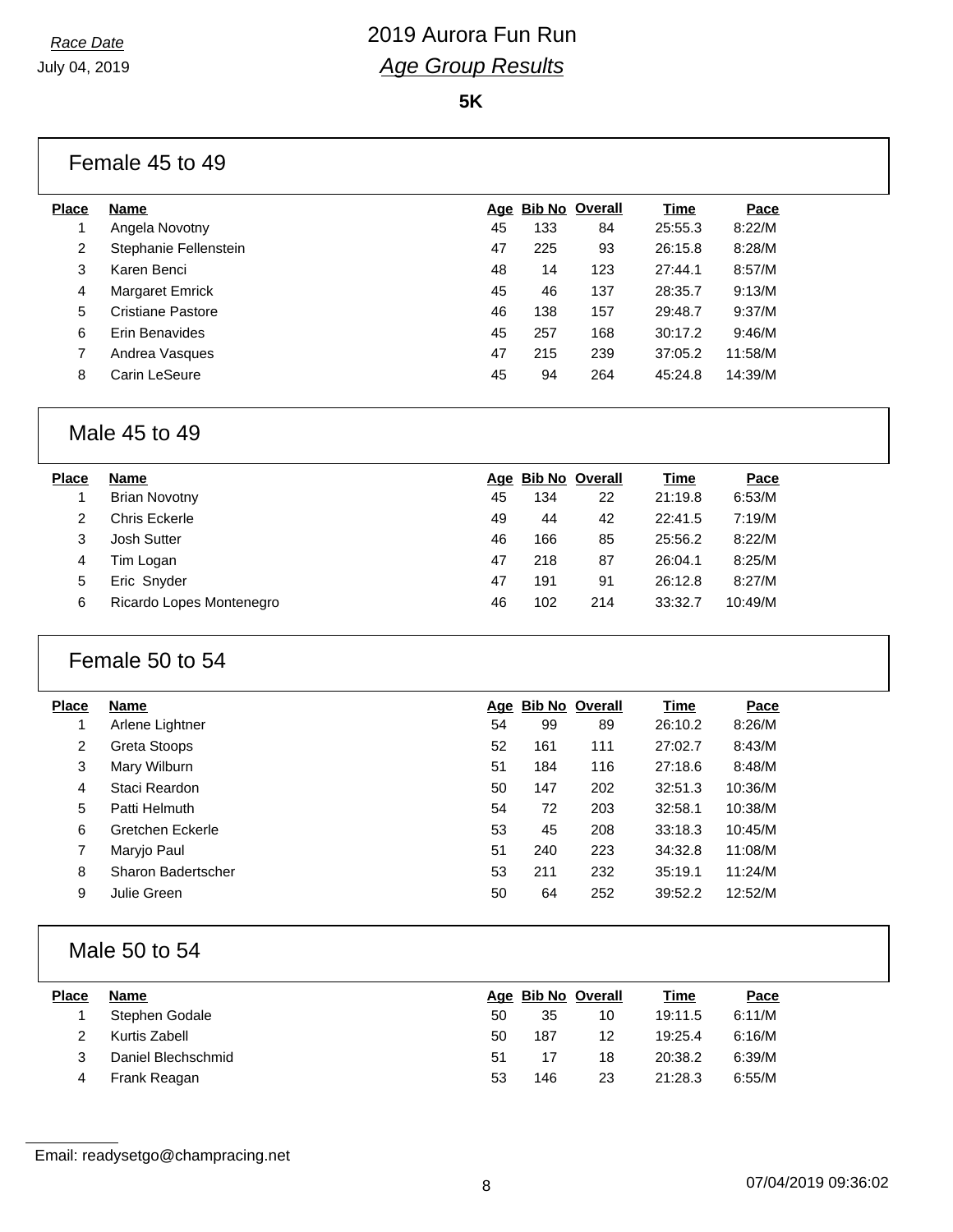**5K**

## Male 50 to 54

| <b>Place</b> | Name                     | <u>Age</u> | <b>Bib No Overall</b> |     | <b>Time</b> | Pace    |
|--------------|--------------------------|------------|-----------------------|-----|-------------|---------|
| 5            | David Harris             | 51         | 230                   | 33  | 22:17.4     | 7:11/M  |
| 6            | Joe Daezko               | 52         | 228                   | 47  | 23:05.4     | 7:27/M  |
| 7            | Derek Lowell             | 52         | 226                   | 57  | 23:56.4     | 7:43/M  |
| 8            | <b>Mark Schreck</b>      | 50         | 151                   | 65  | 24:28.3     | 7:54/M  |
| 9            | <b>Tim Shimer</b>        | 51         | 217                   | 86  | 25:56.9     | 8:22/M  |
| 10           | <b>Scott Peters</b>      | 53         | 197                   | 94  | 26:16.5     | 8:28/M  |
| 11           | Dean Dolata              | 51         | 210                   | 101 | 26:25.5     | 8:31/M  |
| 12           | Sam Lewis                | 52         | 97                    | 117 | 27:19.5     | 8:49/M  |
| 13           | <b>Chad Calder</b>       | 54         | 30                    | 122 | 27:43.8     | 8:56/M  |
| 14           | Doug Brainard            | 50         | 22                    | 139 | 28:49.6     | 9:18/M  |
| 15           | <b>Harald Krondorfer</b> | 53         | 214                   | 164 | 29:55.9     | 9:39/M  |
| 16           | Ron Mcbribe              | 52         | 203                   | 171 | 30:25.7     | 9:49/M  |
| 17           | Seamus Rahill            | 51         | 202                   | 176 | 30:38.8     | 9:53/M  |
| 18           | <b>Chuck Gates</b>       | 52         | 57                    | 191 | 31:42.9     | 10:14/M |
| 19           | Tom Dockman              | 52         | 204                   | 206 | 33:14.1     | 10:43/M |
|              |                          |            |                       |     |             |         |

### Female 55 to 59

| <b>Place</b> | Name               |    | Age Bib No Overall |     | Time    | Pace    |
|--------------|--------------------|----|--------------------|-----|---------|---------|
|              | Sue Payne          | 58 | 143                | 88  | 26:07.5 | 8:25/M  |
| 2            | Melissa Kaiser     | 57 | 85                 | 102 | 26:26.0 | 8:32/M  |
| 3            | <b>Holly Gates</b> | 55 | 56                 | 131 | 28:07.9 | 9:04/M  |
| 4            | <b>Ilene White</b> | 55 | 246                | 150 | 29:33.7 | 9:32/M  |
| 5            | Julia Riley        | 56 | 148                | 187 | 31:26.6 | 10:08/M |
| 6            | Vicki Armold       | 55 | 3                  | 219 | 34:11.8 | 11:02/M |
|              | Patti Holub        | 56 | 193                | 246 | 38:56.1 | 12:34/M |
| 8            | Nancy Smith        | 56 | 156                | 271 | 48:59.6 | 15:48/M |

## Male 55 to 59

| 7:39/M  |
|---------|
| 7:46/M  |
| 8:11/M  |
| 8:26/M  |
| 8:30/M  |
| 8:49/M  |
| 10:00/M |
| 11:01/M |
| 11:16/M |
|         |